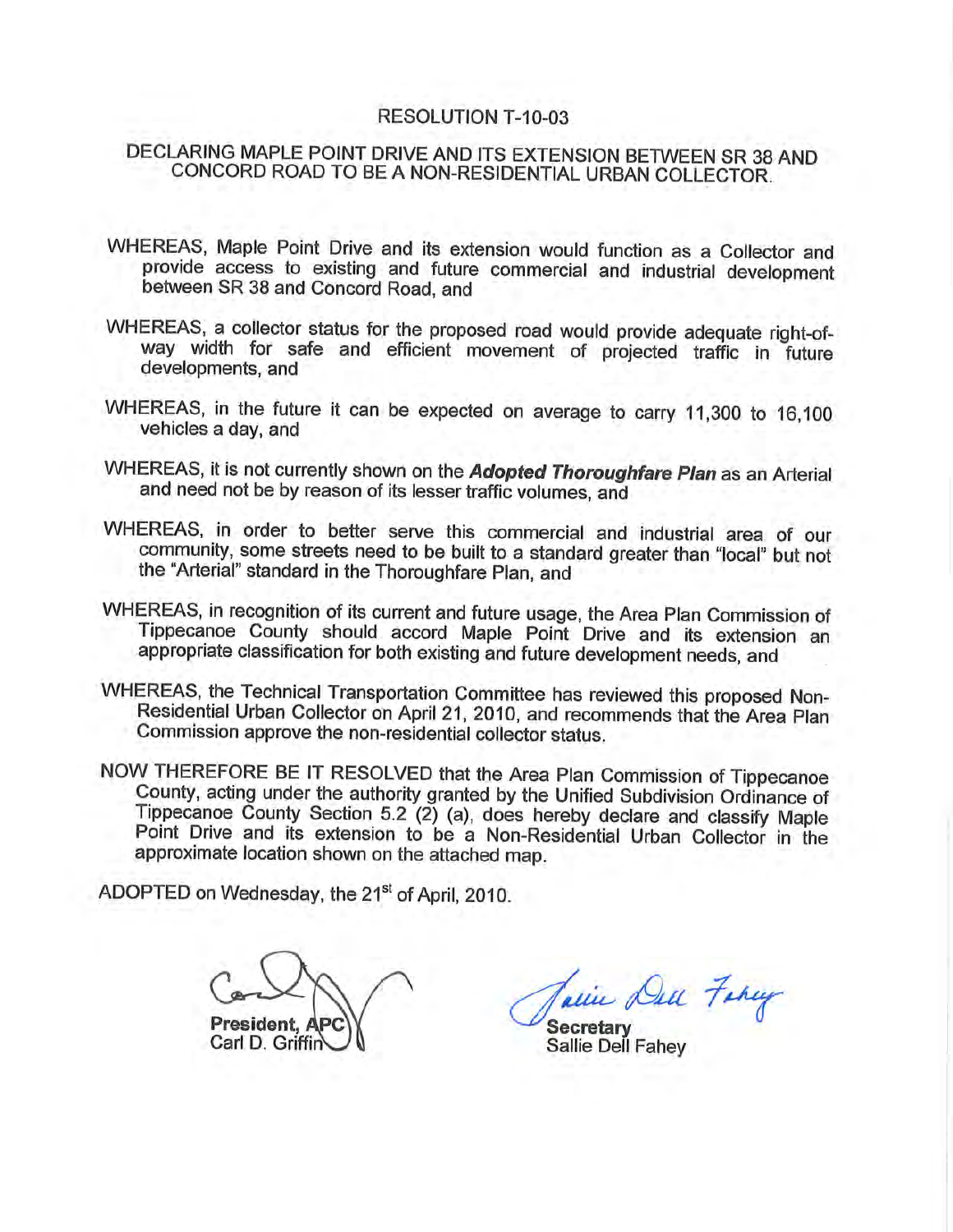# **Resolution T-10-03 Declaring Maple Point Drive as a Non-Residential Urban Collector Thoroughfare Plan Amendment**

**Staff Report April 15, 2010** 

### **BACKGROUND AND REQUEST**

The Area Plan Commission staff is requesting that the Area Plan Commission declare and classify Maple Point Drive, and its proposed extension, from SR 38 to Concord Road as a nonresidential urban collector in the *Thoroughfare Plan*.

In the mid 1990s, Tippecanoe Mall expanded and Payless constructed a new grocery store and shopping complex. During this time, Maple Point Drive was constructed by the City of Lafayette between SR 38 and US 52. Maple Point Drive consists of four travel lanes with sidewalks on both sides. It provides a connection between the two state roads and access to adjacent land uses. No federal funds were used to construct this road.

In 2006, the Area Plan Commission staff developed the *Transportation Plan for 2030*. The plan recommends the extension of Maple Point Drive from US 52 to Concord Road. While the new road was identified in the Plan, it was not given any classification. The Plan forecasts average daily traffic (ADT) of 14,500 vehicles a day for existing Maple Point Drive and 10,100 vehicles a day for its extension by the year 2015. The ADT increases to 16,100 vehicles a day for existing Maple Point Drive and 11,300 vehicles a day for its extension by 2030.

In 2007, the Area Plan Commission staff submitted a request to INDOT to have the extension of Maple Point Drive added to the Federal Aid/Functional Classification System as an Urban Collector. The request was approved by INDOT and FHWA on February 20, 2008.

The City of Lafayette is currently developing plans to construct the extension of Maple Point Drive and will start purchasing property later this year. Construction is anticipated in 2011.

Designating Maple Point Drive and its extension as a collector is supported by its connectivity, its inclusion in the Transportation Plan, its forecasted traffic volumes and its approval into the Federal Aid/Functional Classification System. This is the last document to be amended for the Maple Point extension.

#### *Committee Actions*

The Technical Transportation Committee will review the request at its April 21, 2010 meeting. Its recommendation will be reported at the APC meeting.

### **STAFF RECOMMENDATION:**

Adopt Resolution T-10-03, declaring Maple Point Drive and its extension from SR 38 to Concord Road as a Non-Residential Urban Collector.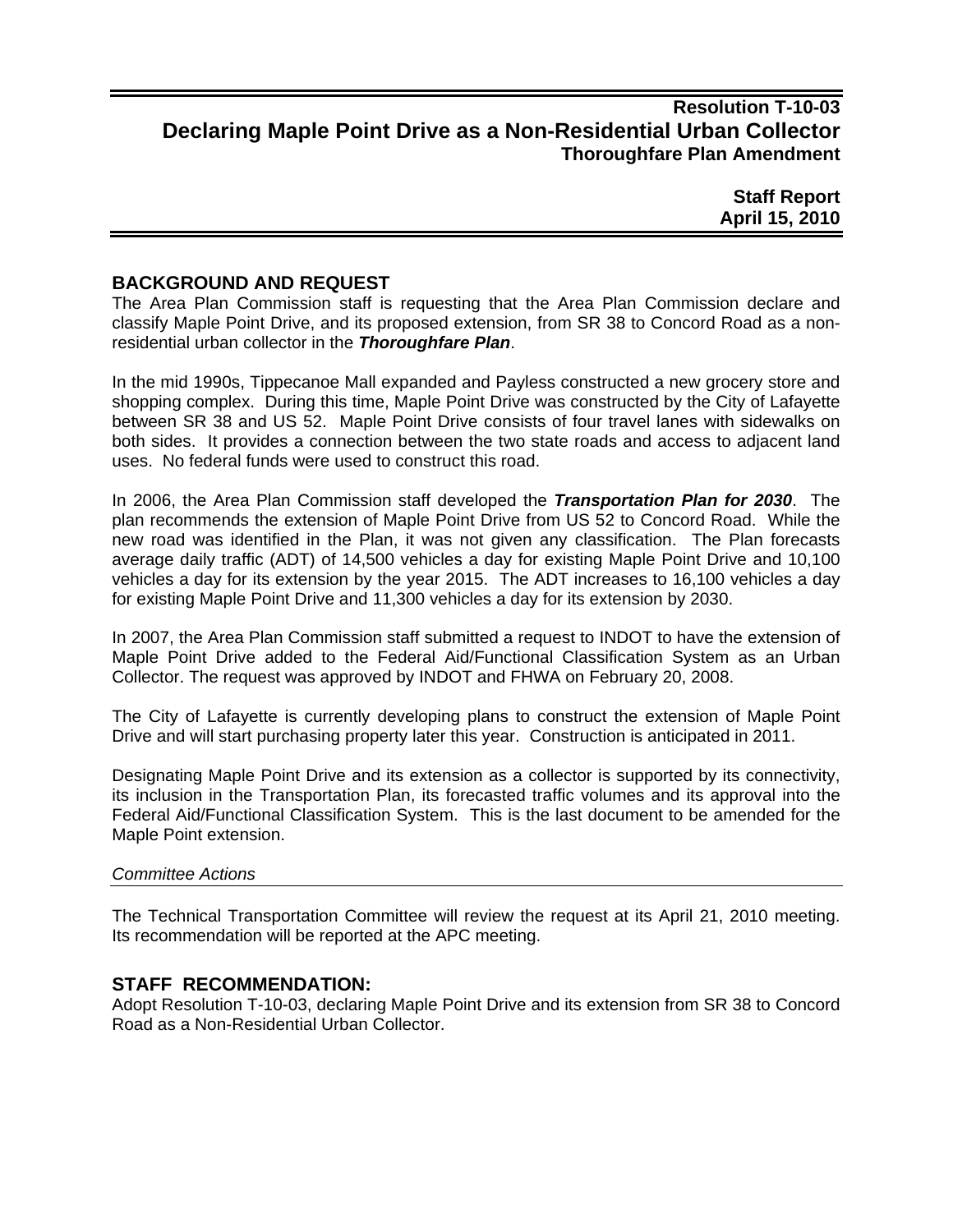